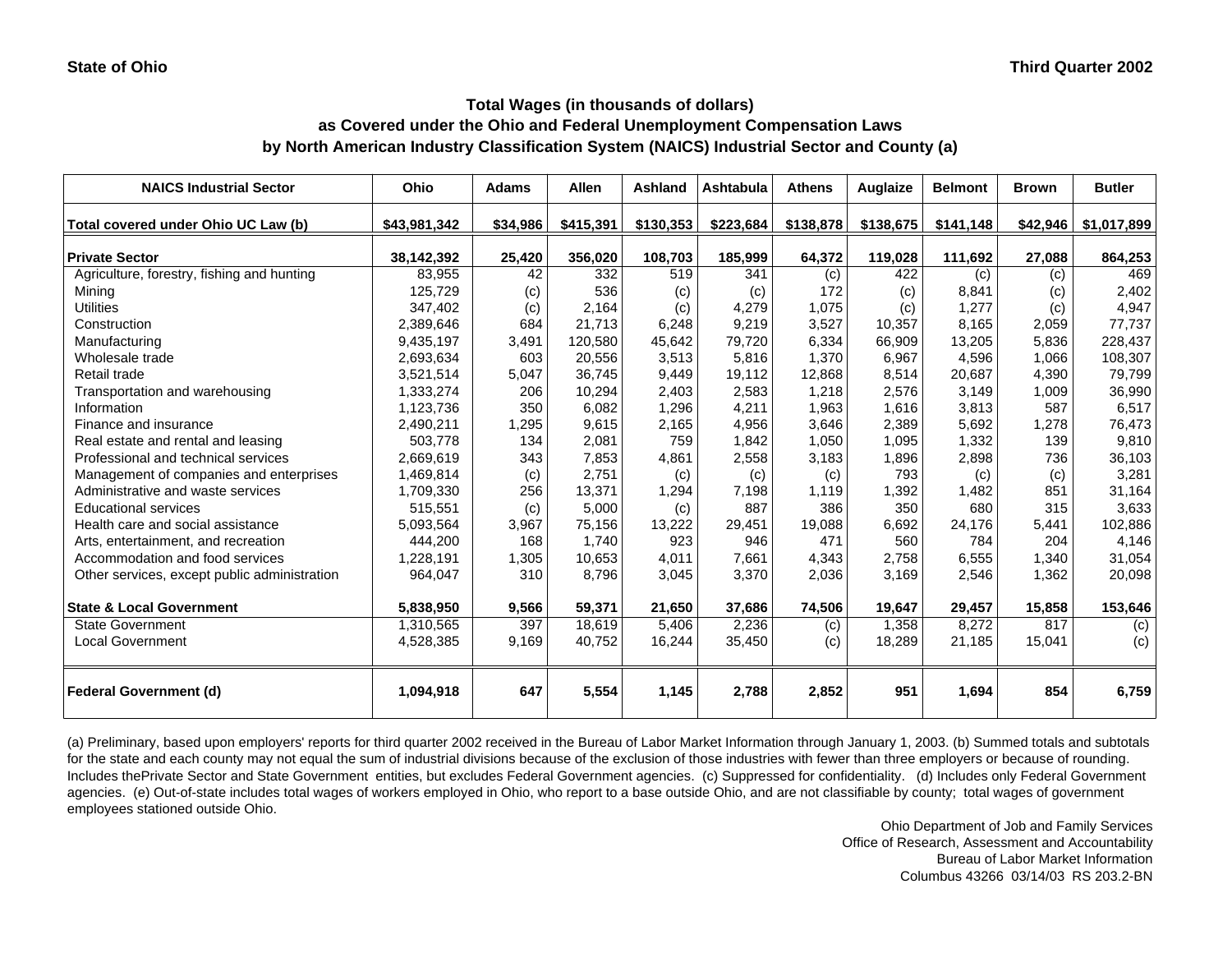| <b>NAICS Industrial Sector</b>               | Carroll  | Champaign | <b>Clark</b> | <b>Clermont</b> | <b>Clinton</b> | Columbiana | <b>Coshocton</b> | Crawford  | Cuyahoga    | <b>Darke</b> |
|----------------------------------------------|----------|-----------|--------------|-----------------|----------------|------------|------------------|-----------|-------------|--------------|
| Total covered under Ohio UC Law (b)          | \$37,891 | \$77,590  | \$378,346    | \$406,160       | \$188,045      | \$209,916  | \$87,194         | \$109,796 | \$6,994,467 | \$123,882    |
| <b>Private Sector</b>                        | 31,322   | 63,490    | 323,809      | 351,935         | 164,226        | 177,535    | 76,198           | 93,735    | 6,142,767   | 107,352      |
| Agriculture, forestry, fishing and hunting   | 75       | 720       | 3,187        | 114             | 101            | 460        | 464              | 604       | 1,909       | 4,097        |
| Mining                                       | 109      | (c)       | 399          | 83              | (c)            | 1,894      | 1,296            | (c)       | 3,004       | (c)          |
| <b>Utilities</b>                             | (c)      | (c)       | 2,364        | 9,498           | (c)            | (c)        | 5,807            | (c)       | 33,579      | (c)          |
| Construction                                 | 2,385    | 2,146     | 17,159       | 33,954          | 2,740          | 10,095     | 2,421            | 7,017     | 300,741     | 11,143       |
| Manufacturing                                | 15,269   | 36,213    | 103,228      | 97,639          | 37,314         | 60,509     | 33,768           | 45,307    | 1,077,024   | 32,096       |
| Wholesale trade                              | 969      | 1,963     | 13,400       | 20,996          | 4,161          | 7,637      | 1,338            | 4,763     | 519,072     | 6,241        |
| Retail trade                                 | 3,487    | 5,512     | 42,943       | 46,581          | 10,722         | 18,815     | 5,169            | 6,854     | 450,519     | 9,630        |
| Transportation and warehousing               | 1,121    | 485       | 20,295       | 4,293           | (c)            | 11,779     | 2,759            | 786       | 192,506     | 6,340        |
| Information                                  | 622      | 902       | 2,824        | 18.486          | 3,266          | 2,432      | 720              | 690       | 220,901     | 953          |
| Finance and insurance                        | 825      | 2,133     | 8,116        | 31,154          | 5,773          | 6,255      | 1,541            | 4,914     | 649.269     | 4,389        |
| Real estate and rental and leasing           | 108      | 949       | 2,991        | 3,217           | 1,156          | 1,257      | 260              | 359       | 105,341     | 1,357        |
| Professional and technical services          | 384      | 538       | 7,934        | 16,202          | 1,357          | 5,161      | 3,081            | 3,122     | 589,767     | 4,824        |
| Management of companies and enterprises      | (c)      | (c)       | 947          | 1,436           | 2,003          | (c)        | (c)              | (c)       | 211,040     | (c)          |
| Administrative and waste services            | 547      | 778       | 9,008        | 10,146          | 3,504          | 6,696      | 2,171            | 1,380     | 265,350     | 3,239        |
| <b>Educational services</b>                  | (c)      | (c)       | 6,095        | 2,160           | (c)            | 421        | (c)              | (c)       | 148,959     | (c)          |
| Health care and social assistance            | 2,734    | 5,477     | 57,093       | 30.584          | 7,470          | 31,980     | 10.738           | 12.119    | 921,423     | 10,991       |
| Arts, entertainment, and recreation          | 322      | 471       | 1,905        | 2,638           | 297            | 967        | 1,108            | 247       | 124,309     | 534          |
| Accommodation and food services              | 1,182    | 2,189     | 12,034       | 12,530          | 3,245          | 6,047      | 1,619            | 2,515     | 170,236     | 2,437        |
| Other services, except public administration | 707      | 1,379     | 11,887       | 10,225          | 1,687          | 4,176      | 1,657            | 1,300     | 157,818     | 2,581        |
| <b>State &amp; Local Government</b>          | 6,569    | 14,100    | 54,536       | 54,225          | 23,819         | 32,380     | 10,997           | 16,061    | 851,700     | 16,530       |
| <b>State Government</b>                      | 264      | 550       | 3,846        | 4,569           | 1,295          | 2,630      | 453              | 1,074     | 59,385      | 539          |
| <b>Local Government</b>                      | 6,304    | 13,550    | 50,691       | 49,655          | 22,524         | 29,751     | 10,543           | 14,986    | 792,314     | 15,991       |
| <b>Federal Government (d)</b>                | 455      | 783       | 7,889        | 3,646           | 1,891          | 6,800      | 1,019            | 868       | 239.060     | 1,156        |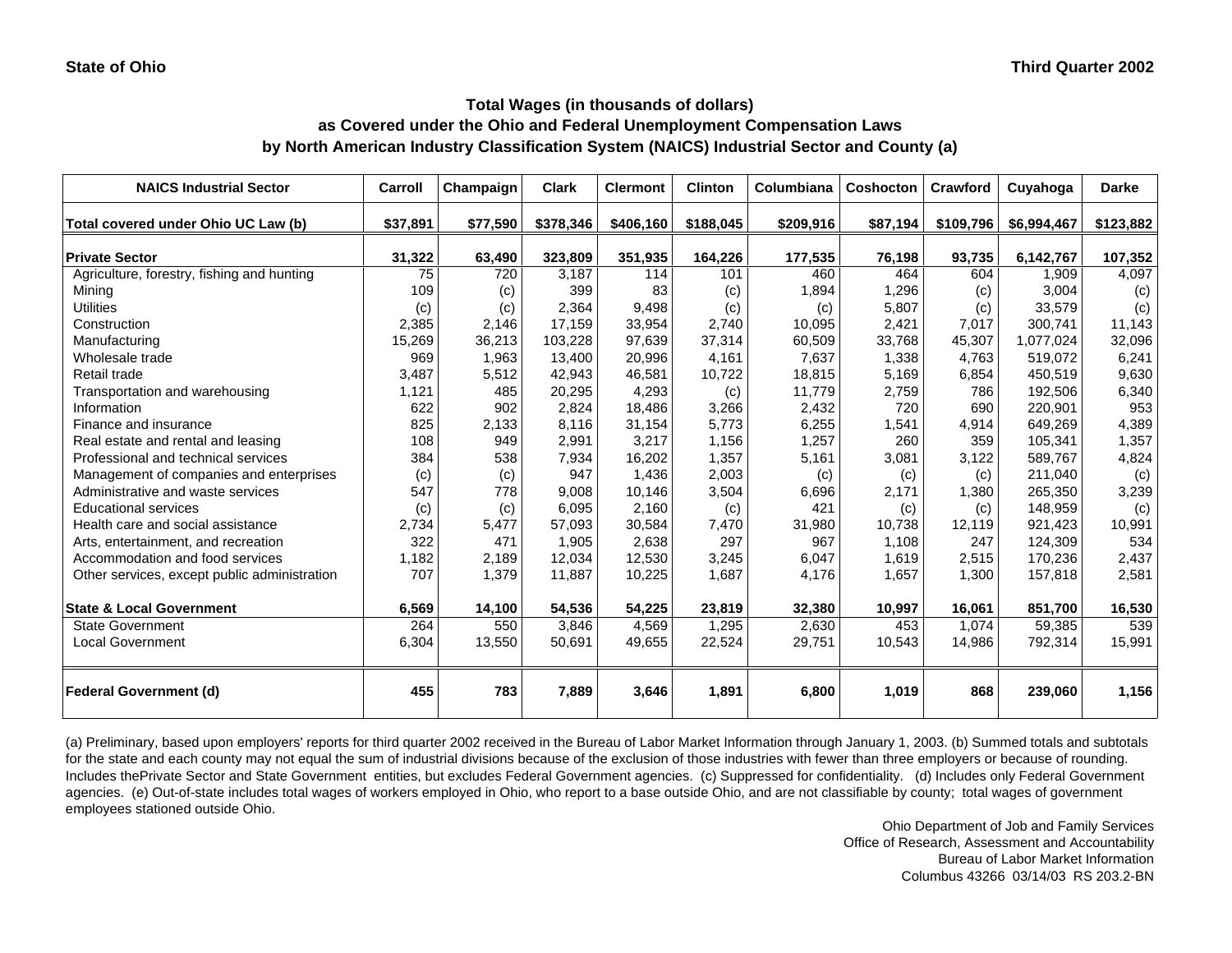| <b>NAICS Industrial Sector</b>               | <b>Defiance</b> | <b>Delaware</b> | Erie      | <b>Fairfield</b> | <b>Fayette</b> | <b>Franklin</b> | <b>Fulton</b> | Gallia   | Geauga    | Greene    |
|----------------------------------------------|-----------------|-----------------|-----------|------------------|----------------|-----------------|---------------|----------|-----------|-----------|
| Total covered under Ohio UC Law (b)          | \$143,755       | \$404,070       | \$310,327 | \$234,644        | \$70,533       | \$6,167,441     | \$152,111     | \$86,154 | \$242,896 | \$381,686 |
| <b>Private Sector</b>                        | 130,040         | 358,737         | 265,078   | 173,468          | 59,472         | 5,246,585       | 136,264       | 72,479   | 215,385   | 305,069   |
| Agriculture, forestry, fishing and hunting   | (c)             | (c)             | 1,221     | (c)              | 86             | 2,264           | 1,291         | 198      | 1,778     | 715       |
| Mining                                       | (c)             | 1,263           | 2,232     | (c)              | (c)            | 4,808           | (c)           | (c)      | (c)       | (c)       |
| <b>Utilities</b>                             | 298             | (c)             | (c)       | 2,227            | (c)            | 42,587          | (c)           | 10,807   | (c)       | (c)       |
| Construction                                 | 6,110           | 28,332          | 13,201    | 20,048           | 2,204          | 321,266         | 11,045        | 2,967    | 21,056    | 15,328    |
| Manufacturing                                | 74,259          | 46,557          | 102,074   | 48,897           | 25,142         | 575,381         | 80,598        | 8,509    | 83,517    | 42,883    |
| Wholesale trade                              | 5,103           | 21,209          | 15,617    | 5,691            | 2,820          | 350,790         | 8,583         | 1,487    | 16,188    | 14, 116   |
| Retail trade                                 | 12,111          | 41,134          | 22,559    | 24,063           | 12,680         | 580,112         | 8,528         | 7,518    | 16,971    | 46,902    |
| Transportation and warehousing               | 2,671           | 5,429           | 7,040     | 3,846            | 2,125          | 249,249         | 1,452         | 2,948    | 5,637     | 4,794     |
| Information                                  | 1,977           | 3,632           | 3,498     | 1,948            | 401            | 248,650         | 1,097         | 968      | 1,282     | 11,063    |
| Finance and insurance                        | 4,507           | 67,409          | 6,537     | 6,374            | 2,426          | 560,025         | 3,186         | 2,226    | 6,016     | 16,280    |
| Real estate and rental and leasing           | 458             | 4,421           | 1,700     | 2,352            | 588            | 97,230          | 877           | 570      | 1,029     | 2,935     |
| Professional and technical services          | 1,676           | 58,487          | 4,848     | 8,169            | 855            | 532,456         | 1,761         | 365      | 8.887     | 67,062    |
| Management of companies and enterprises      | 869             | 15,165          | 297       | 1,296            | (c)            | 281,387         | (c)           | (c)      | 1,243     | 5,063     |
| Administrative and waste services            | 1,658           | 9,517           | 6,714     | 5,801            | 746            | 316,592         | 1,890         | 1,446    | 12,553    | 10,848    |
| <b>Educational services</b>                  | 1,520           | 6,078           | (c)       | 1,159            | (c)            | 56,882          | (c)           | (c)      | 3,502     | 13,588    |
| Health care and social assistance            | 11,280          | 19,592          | 32,711    | 23,330           | 5,147          | 621,427         | 9,621         | 24,870   | 19,424    | 30,159    |
| Arts, entertainment, and recreation          | 473             | 9,014           | 21,971    | 1,195            | 345            | 42,159          | 1,149         | 223      | 3,007     | 2,730     |
| Accommodation and food services              | 2,886           | 13,486          | 16,106    | 10,177           | 2,634          | 196,619         | 2,321         | 2,603    | 6,316     | 13,605    |
| Other services, except public administration | 2,044           | 6,204           | 4,795     | 6,370            | 1,106          | 166,701         | 1,899         | 2,015    | 5,662     | 5,445     |
| <b>State &amp; Local Government</b>          | 13,716          | 45,333          | 45,249    | 61,176           | 11,061         | 920,856         | 15,847        | 13,676   | 27,511    | 76,617    |
| State Government                             | 1,170           | 10,806          | 8,978     | 8,449            | 511            | 443,276         | 1,573         | (c)      | 1,776     | 26,988    |
| <b>Local Government</b>                      | 12,546          | 34,527          | 36,271    | 52,728           | 10,549         | 477,580         | 14,274        | (c)      | 25,735    | 49,629    |
| <b>Federal Government (d)</b>                | 1,182           | 3,146           | 2,269     | 2,880            | 608            | 167,259         | 1,068         | 855      | 1,432     | 191,019   |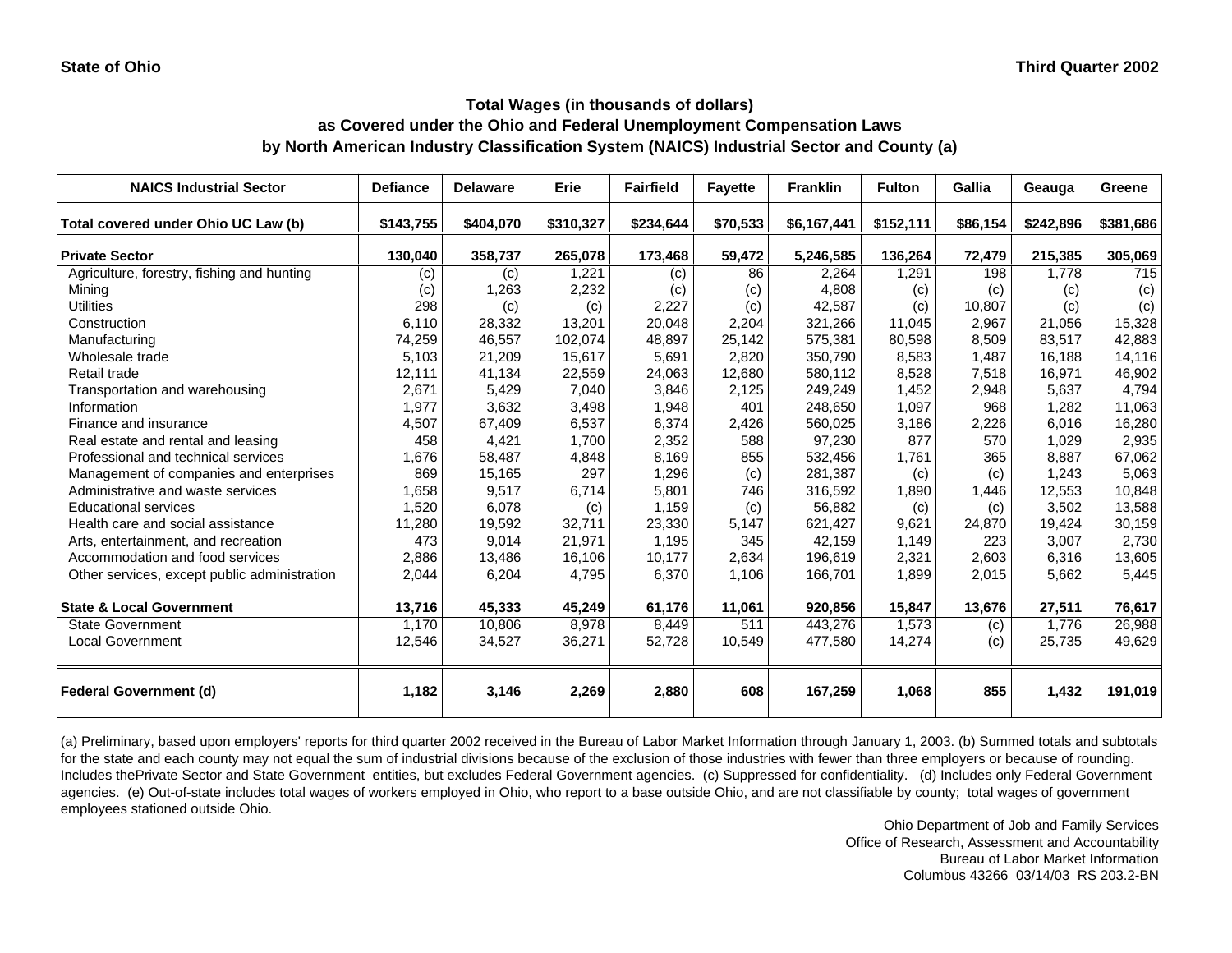| <b>NAICS Industrial Sector</b>               | Guernsey | <b>Hamilton</b> | <b>Hancock</b> | Hardin   | <b>Harrison</b> | Henry    | <b>Highland</b> | <b>Hocking</b> | <b>Holmes</b> | <b>Huron</b> |
|----------------------------------------------|----------|-----------------|----------------|----------|-----------------|----------|-----------------|----------------|---------------|--------------|
| Total covered under Ohio UC Law (b)          | \$97,115 | \$5,304,038     | \$322,634      | \$56,948 | \$22,825        | \$84,300 | \$73,209        | \$42,980       | \$100,631     | \$186,682    |
| <b>Private Sector</b>                        | 76,740   | 4,823,756       | 297,422        | 46,686   | 18,460          | 70,411   | 55,737          | 29,876         | 90,252        | 165,686      |
| Agriculture, forestry, fishing and hunting   | (c)      | 1,186           | 382            | 178      | 247             | 698      | (c)             | 108            | 1,078         | 5,616        |
| Mining                                       | 1,209    | 1,509           | 25,614         | (c)      | 4,182           | (c)      | 1,241           | (c)            | 1,329         | (c)          |
| <b>Utilities</b>                             | 607      | 47,240          | (c)            | 606      | (c)             | 235      | 730             | (c)            | (c)           | (c)          |
| Construction                                 | 7,373    | 250,115         | 9,674          | 1.172    | 684             | 6,219    | 2,875           | 2.130          | 8,668         | 19,340       |
| Manufacturing                                | 21,386   | 836,415         | 113,120        | 21,617   | 5,117           | 35,840   | 23,763          | 11,261         | 40,969        | 78,245       |
| Wholesale trade                              | 2,892    | 403,845         | 9,845          | 2,409    | 1,283           | 1,936    | 1,289           | 1,086          | 4,432         | 5,565        |
| Retail trade                                 | 9,130    | 328,906         | 27,436         | 4,383    | 1,300           | 5,694    | 7,427           | 4,676          | 8,736         | 11,865       |
| Transportation and warehousing               | 2,117    | 118,150         | 12,750         | 685      | 557             | 4,988    | 1,377           | 652            | 2,682         | 7,267        |
| Information                                  | 1,452    | 156,362         | 4,056          | 612      | 170             | 891      | 2,535           | 371            | 454           | 2,847        |
| Finance and insurance                        | 2,372    | 324,077         | 8,995          | 1,108    | (c)             | 2,100    | 3,910           | 1,180          | 2,440         | 3,216        |
| Real estate and rental and leasing           | 495      | 82,948          | 2,378          | 159      | 314             | (c)      | 392             | 281            | 139           | 691          |
| Professional and technical services          | 2,724    | 452,252         | 5,932          | 512      | 262             | 576      | 724             | 584            | 1,961         | 4,147        |
| Management of companies and enterprises      | (c)      | 544,040         | 5,083          | (c)      | (c)             | (c)      | (c)             | (c)            | 657           | (c)          |
| Administrative and waste services            | 3,103    | 234,491         | 16,918         | 224      | 181             | 788      | 760             | 578            | 2,815         | 1,910        |
| <b>Educational services</b>                  | 95       | 55,975          | (c)            | (c)      | (c)             | 138      | (c)             | 154            | (c)           | (c)          |
| Health care and social assistance            | 14,921   | 647,415         | 31.748         | 4,042    | 2,830           | 5,918    | 5,318           | 3,021          | 7,572         | 14,422       |
| Arts, entertainment, and recreation          | 306      | 86.066          | 1,164          | 296      | 230             | 72       | 62              | 335            | 297           | 492          |
| Accommodation and food services              | 4,410    | 132,630         | 8,700          | 1,517    | 327             | 1,076    | 2,373           | 1,822          | 3,377         | 4,996        |
| Other services, except public administration | 1,428    | 120,134         | 5,487          | 952      | 323             | 1,089    | 815             | 884            | 2,236         | 2,415        |
| <b>State &amp; Local Government</b>          | 20,376   | 480,282         | 25,212         | 10,263   | 4,366           | 13,889   | 17,471          | 13,104         | 10,379        | 20,996       |
| <b>State Government</b>                      | 8,120    | (c)             | 2,217          | 344      | 253             | 436      | 1,117           | 3,896          | 323           | 885          |
| <b>Local Government</b>                      | 12,256   | (c)             | 22,996         | 9,919    | 4,112           | 13,453   | 16,354          | 9,208          | 10,056        | 20,111       |
| <b>Federal Government (d)</b>                | 1,138    | 129,383         | 2,022          | 815      | 594             | 785      | 1,158           | 480            | 692           | 1,534        |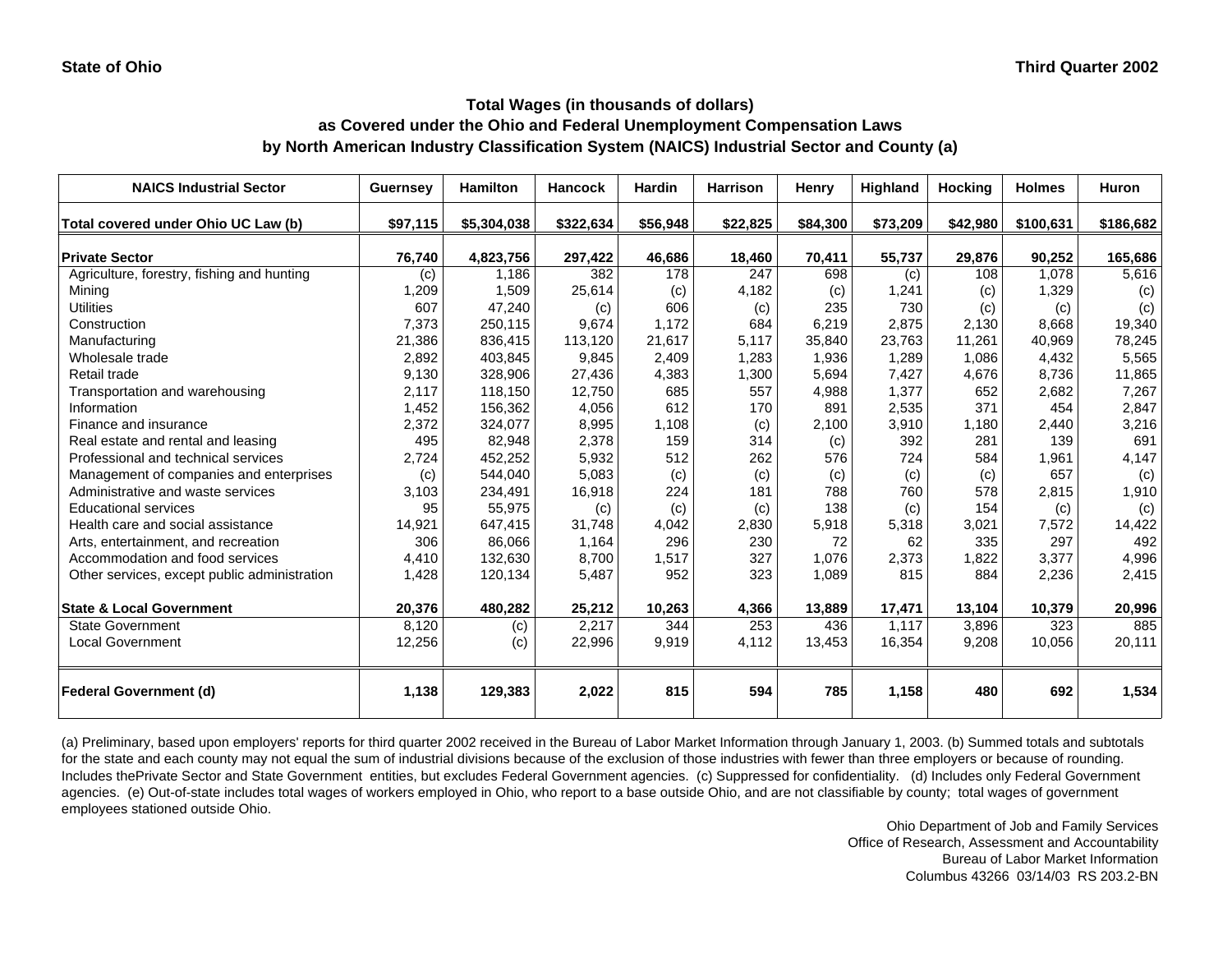| <b>NAICS Industrial Sector</b>               | <b>Jackson</b> | <b>Jefferson</b> | Knox      | Lake      | Lawrence | Licking   | Logan     | Lorain    | Lucas       | <b>Madison</b> |
|----------------------------------------------|----------------|------------------|-----------|-----------|----------|-----------|-----------|-----------|-------------|----------------|
| Total covered under Ohio UC Law (b)          | \$69,159       | \$176,878        | \$132,167 | \$763,456 | \$66,410 | \$364,187 | \$159,552 | \$769,998 | \$1,885,143 | \$101,016      |
| <b>Private Sector</b>                        | 58,254         | 152,673          | 112,570   | 663,289   | 45,907   | 310,108   | 144,017   | 655,180   | 1,612,332   | 75,337         |
| Agriculture, forestry, fishing and hunting   | 1,505          | (c)              | 414       | 6,688     | 22       | 5,244     | 445       | 3.757     | 1,920       | 418            |
| Mining                                       | 3,115          | 606              | 1,002     | 2,679     | (c)      | (c)       | 363       | 558       | 1,403       | (c)            |
| <b>Utilities</b>                             | (c)            | 13,275           | 511       | 14,228    | 918      | 1,992     | (c)       | 6,372     | 12,648      | (c)            |
| Construction                                 | 3,276          | 20,003           | 16,629    | 45,947    | 4,378    | 25,786    | 5,816     | 52,333    | 116,288     | 3,643          |
| Manufacturing                                | 25,993         | 38,016           | 40,133    | 241,996   | 4,259    | 77,460    | 79,138    | 253,587   | 388,517     | 30,065         |
| Wholesale trade                              | 1,556          | 5,056            | 3,268     | 45,858    | 1,158    | 6,755     | 3,477     | 24,714    | 92,409      | 3,463          |
| Retail trade                                 | 6,733          | 15,260           | 9,552     | 75,275    | 9,794    | 46,331    | 8,603     | 65,865    | 152,428     | 7,618          |
| Transportation and warehousing               | 1,651          | 2,969            | 1,165     | 6,925     | 6,039    | 14,245    | 8,727     | 14,566    | 58,919      | 2,177          |
| Information                                  | 765            | 4,822            | 1,704     | 6,814     | 982      | 6,353     | 818       | 10,677    | 37,369      | 432            |
| Finance and insurance                        | 2,205          | 3,144            | 2,541     | 17,718    | 1,701    | 19,964    | 3,872     | 16,678    | 69,672      | 1,186          |
| Real estate and rental and leasing           | 162            | 1,415            | 714       | 5,783     | 315      | 6,814     | 1,142     | 5,695     | 22,836      | 404            |
| Professional and technical services          | 688            | 2,907            | 1,854     | 34,638    | 1,158    | 15,122    | 4,946     | 18,561    | 95,915      | 4,081          |
| Management of companies and enterprises      | 1,150          | (c)              | 467       | 11,890    | (c)      | (c)       | (c)       | 4,907     | 35,144      | (c)            |
| Administrative and waste services            | 992            | 3,571            | 1,856     | 22,494    | 1,445    | 10,360    | 9,012     | 23,458    | 96,733      | 2,069          |
| <b>Educational services</b>                  | (c)            | 3,781            | 10,029    | 5,235     | 128      | 7,610     | 115       | 16,010    | 17,966      | 183            |
| Health care and social assistance            | 4,980          | 28,560           | 14,155    | 72,128    | 8,029    | 38,474    | 11,139    | 94,307    | 298,950     | 16, 117        |
| Arts, entertainment, and recreation          | 245            | 1,395            | 790       | 4,648     | 292      | 2,494     | 786       | 5,499     | 14,839      | 108            |
| Accommodation and food services              | 1,835          | 4,644            | 3,515     | 24,975    | 2,847    | 12,403    | 2,933     | 19,639    | 56,610      | 2,652          |
| Other services, except public administration | 1,009          | 3,137            | 2,272     | 17,369    | 1,788    | 9,055     | 2,430     | 17,997    | 41,768      | 654            |
| <b>State &amp; Local Government</b>          | 10,905         | 24,205           | 19,597    | 100,167   | 20,502   | 54,080    | 15,536    | 114,818   | 272,810     | 25,678         |
| State Government                             | 1,543          | 993              | (c)       | 1,292     | 2,309    | 8,629     | 869       | 12,643    | 84,874      | 13,684         |
| <b>Local Government</b>                      | 9,362          | 23,213           | (c)       | 98,875    | 18,193   | 45,450    | 14,667    | 102,175   | 187,937     | 11,995         |
| <b>Federal Government (d)</b>                | 762            | 2,752            | 1,168     | 6,127     | 1,381    | 6,604     | 1,648     | 25,128    | 27,345      | 869            |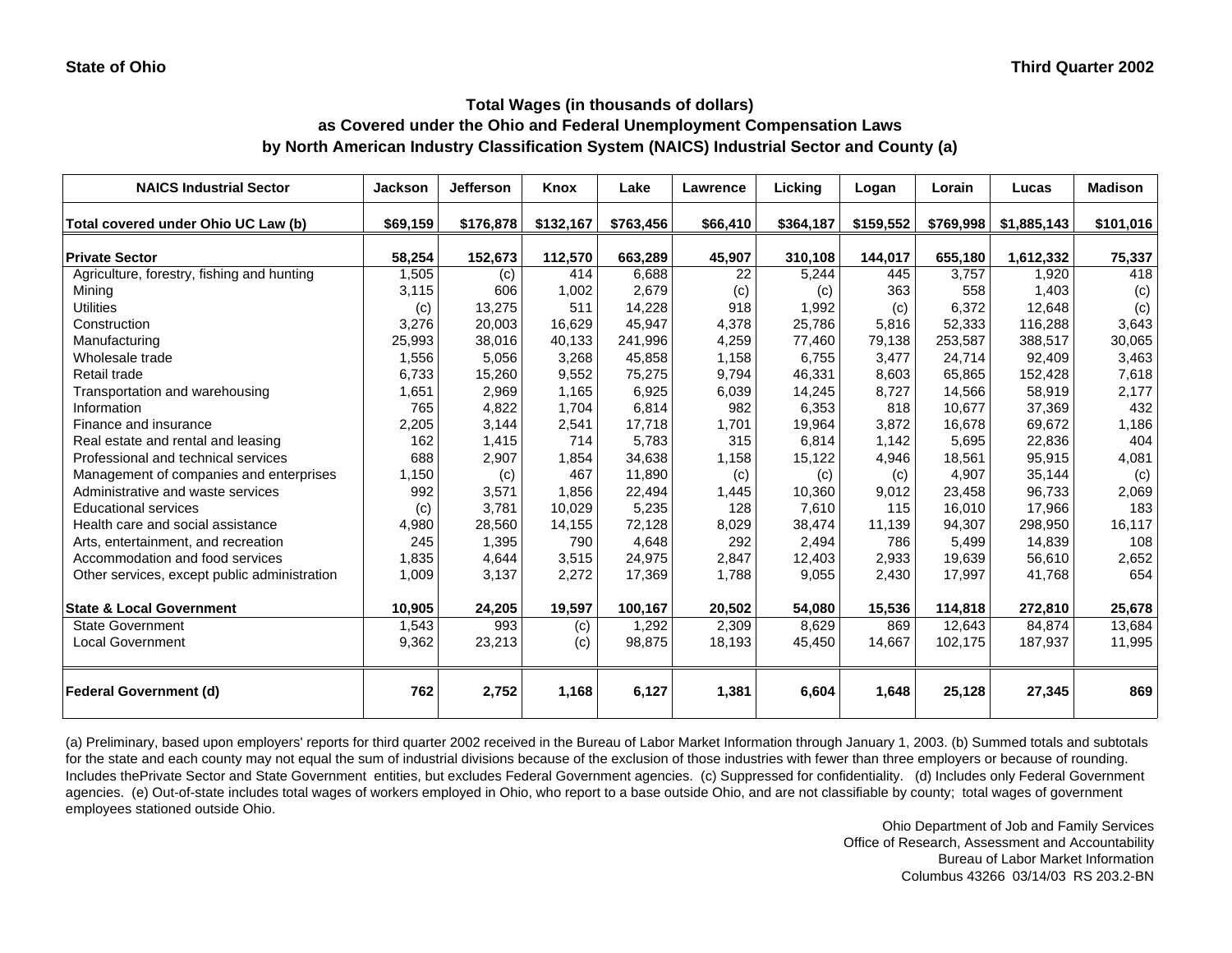| <b>NAICS Industrial Sector</b>               | <b>Mahoning</b> | <b>Marion</b> | <b>Medina</b> | <b>Meigs</b> | <b>Mercer</b> | <b>Miami</b> | <b>Monroe</b> | <b>Montgomery</b> | Morgan   | <b>Morrow</b> |
|----------------------------------------------|-----------------|---------------|---------------|--------------|---------------|--------------|---------------|-------------------|----------|---------------|
| Total covered under Ohio UC Law (b)          | \$735,221       | \$203,482     | \$403,371     | \$23,417     | \$101,860     | \$314,207    | \$33,224      | \$2,448,534       | \$23,452 | \$36,534      |
| <b>Private Sector</b>                        | 627,189         | 155,100       | 351,428       | 16,531       | 82,352        | 276,551      | 27,914        | 2,181,137         | 18,874   | 25,795        |
| Agriculture, forestry, fishing and hunting   | 1,029           | 387           | 1,052         | 837          | 1,486         | 457          | 102           | 1,606             | 49       | 95            |
| Mining                                       | 2,463           | 273           | (c)           | 1,336        | (c)           | 845          | 146           | (c)               | 1,011    | 133           |
| <b>Utilities</b>                             | 8,073           | (c)           | (c)           | (c)          | (c)           | 1,696        | (c)           | (c)               | (c)      | (c)           |
| Construction                                 | 55,449          | 10,135        | 29,303        | 4,626        | 8,134         | 17,247       | 1,218         | 103,914           | 3,268    | 1,809         |
| Manufacturing                                | 90,945          | 61,390        | 91,178        | 884          | 32,636        | 114,726      | 20,242        | 579,078           | 5,356    | 10,395        |
| Wholesale trade                              | 40,098          | 4,277         | 31,368        | 431          | 4,944         | 18,342       | 660           | 119,754           | 679      | 653           |
| Retail trade                                 | 88,624          | 14,654        | 40,684        | 2,735        | 7,888         | 28,616       | 1,137         | 159,060           | 1,320    | 3,091         |
| Transportation and warehousing               | 20,813          | 4,787         | 7,751         | 280          | 5,186         | 5,664        | 536           | 87,120            | (c)      | 1,416         |
| Information                                  | 18,798          | (c)           | 4,715         | (c)          | 1,078         | 3,036        | 286           | 121,919           | 239      | 261           |
| Finance and insurance                        | 28,998          | 3,394         | 9,314         | 868          | 4,963         | 7,120        | 1,418         | 105,235           | 504      | 544           |
| Real estate and rental and leasing           | 7,425           | 1,879         | 2,922         | 41           | 394           | 1,751        | 14            | 26,989            | 18       | 174           |
| Professional and technical services          | 26,096          | 7,588         | 23,116        | 288          | 1,938         | 6,118        | 251           | 168,206           | 134      | 438           |
| Management of companies and enterprises      | 8,839           | (c)           | 23,430        | (c)          | (c)           | 12,765       | (c)           | 58,170            | (c)      | (c)           |
| Administrative and waste services            | 36,753          | 2,401         | 22,583        | 126          | 1,106         | 9,696        | 160           | 105,739           | 76       | 544           |
| <b>Educational services</b>                  | 5,711           | 353           | 1,099         | (c)          | 11            | 870          | (c)           | 41,687            | (c)      | (c)           |
| Health care and social assistance            | 141,916         | 19,672        | 39,242        | 2,329        | 6,387         | 32,096       | 814           | 351,778           | 1,660    | 4,072         |
| Arts, entertainment, and recreation          | 3,453           | 697           | 3,779         | 39           | 430           | 1,231        | 81            | 10,970            | 31       | 205           |
| Accommodation and food services              | 24,540          | 5,598         | 12,233        | 869          | 2,354         | 8,533        | 358           | 67,995            | 377      | 1,050         |
| Other services, except public administration | 17,165          | 4,086         | 6,763         | 288          | 2,883         | 5,744        | 283           | 58,745            | 144      | 316           |
| <b>State &amp; Local Government</b>          | 108,032         | 48,382        | 51,943        | 6,887        | 19,508        | 37,656       | 5,310         | 267,397           | 4,578    | 10,739        |
| <b>State Government</b>                      | 27,866          | 14,450        | 1,672         | 368          | 1,925         | 1,367        | 304           | 21,771            | 489      | 836           |
| <b>Local Government</b>                      | 80,166          | 33,932        | 50,271        | 6,518        | 17,583        | 36,288       | 5,006         | 245,627           | 4,089    | 9,903         |
| <b>Federal Government (d)</b>                | 18,714          | 1,793         | 3,701         | 780          | 1,001         | 2,434        | 533           | 72,388            | 367      | 530           |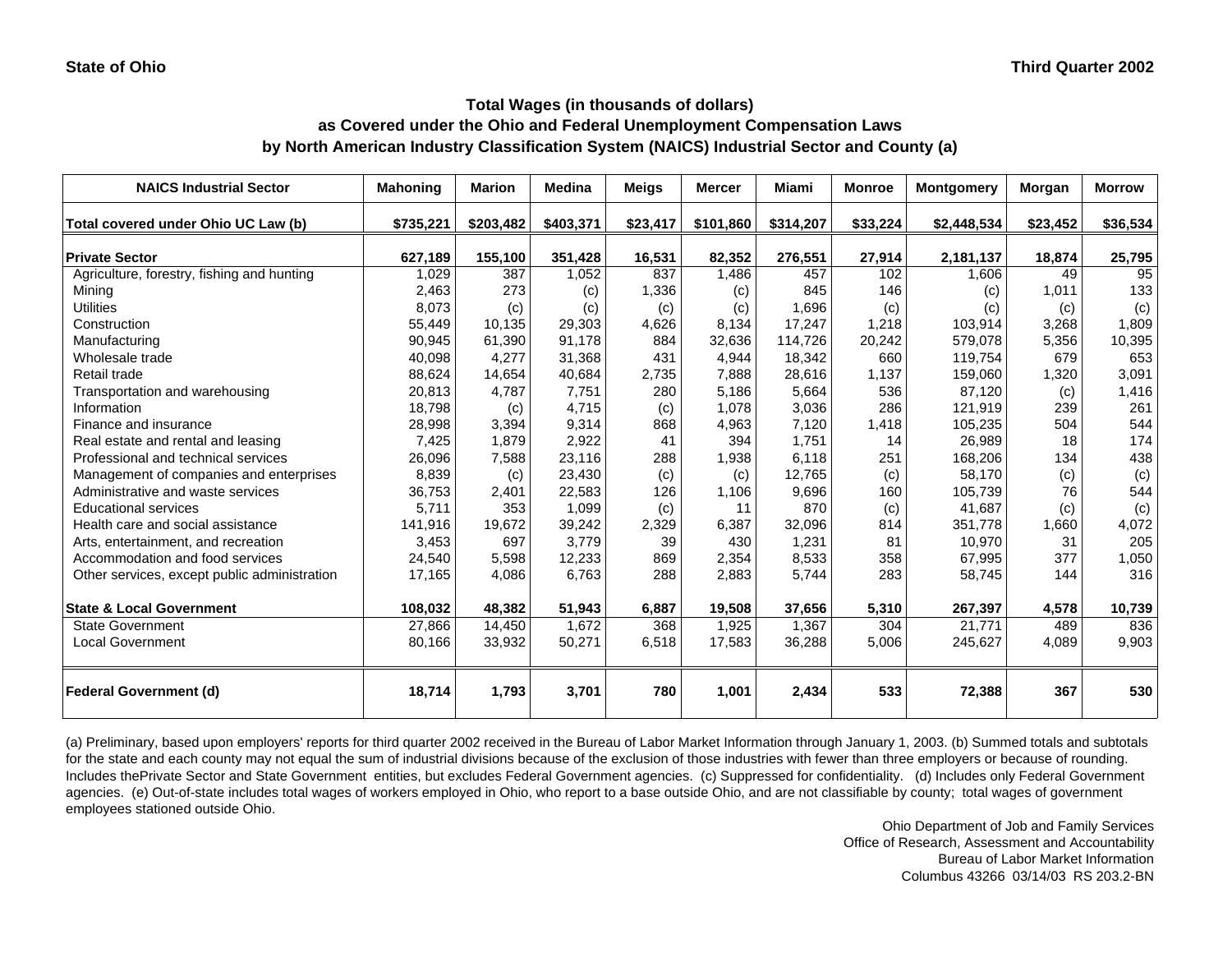| <b>NAICS Industrial Sector</b>               | <b>Muskingum</b> | <b>Noble</b> | <b>Ottawa</b> | <b>Paulding</b> | Perry    | Pickaway  | <b>Pike</b> | Portage   | <b>Preble</b> | <b>Putnam</b> |
|----------------------------------------------|------------------|--------------|---------------|-----------------|----------|-----------|-------------|-----------|---------------|---------------|
| Total covered under Ohio UC Law (b)          | \$273,923        | \$23,697     | \$109,281     | \$34,771        | \$47,051 | \$117,616 | \$82,369    | \$400,433 | \$76,738      | \$77,133      |
| <b>Private Sector</b>                        | 237,120          | 14,653       | 92,584        | 26,839          | 36,117   | 84,153    | 70,690      | 296,068   | 63,761        | 66,570        |
| Agriculture, forestry, fishing and hunting   | 174              | 155          | 903           | 1,805           | 93       | 544       | (c)         | (c)       | 262           | 773           |
| Mining                                       | 4,041            | 964          | 2,274         | (c)             | 2,305    | (c)       | (c)         | 2,379     | 483           | (c)           |
| <b>Utilities</b>                             | 3,193            | 172          | (c)           | (c)             | 372      | (c)       | (c)         | (c)       | (c)           | (c)           |
| Construction                                 | 11,257           | 655          | 3,955         | 1,056           | 9,594    | 5,566     | 2,947       | 23,474    | 2,899         | 7,643         |
| Manufacturing                                | 63,856           | 6,350        | 23,177        | 11,871          | 11,316   | 45,141    | 46,533      | 120,962   | 35,423        | 37,661        |
| Wholesale trade                              | 29,547           | 564          | 2,546         | 3,621           | 949      | 2,435     | 862         | 22,479    | 2,510         | 1,723         |
| <b>Retail trade</b>                          | 31,445           | 1,384        | 10,599        | 2,306           | 2,674    | 7,832     | 4,349       | 31,269    | 6,240         | 4,640         |
| Transportation and warehousing               | 4,948            | 509          | 3,775         | 724             | 293      | 2,216     | 578         | 8,618     | 3,752         | 1,568         |
| Information                                  | 2,504            | 101          | 867           | 211             | 571      | 835       | 847         | 5,580     | 286           | 662           |
| Finance and insurance                        | 5,977            | 492          | 2,607         | 704             | 1,335    | 2.169     | 1.143       | 5,550     | 1.560         | 2,626         |
| Real estate and rental and leasing           | 1,555            | (c)          | 871           | 93              | 98       | 602       | 562         | 2,224     | 318           | 159           |
| Professional and technical services          | 3,581            | 150          | 1,377         | 613             | 717      | 1,473     | 1,937       | 9,354     | 1,009         | 581           |
| Management of companies and enterprises      | 5,768            | (c)          | (c)           | (c)             | (c)      | (c)       | (c)         | 4,165     | (c)           | (c)           |
| Administrative and waste services            | 3,677            | 110          | 1,403         | 128             | 306      | 1,840     | 652         | 6,437     | 1.748         | 1,297         |
| <b>Educational services</b>                  | 3,179            | (c)          | 213           | (c)             | (c)      | (c)       | 100         | 4,075     | 18            | (c)           |
| Health care and social assistance            | 46,202           | 2,050        | 7,959         | 1,699           | 3,869    | 7.695     | 6.006       | 19.659    | 3,593         | 3,761         |
| Arts, entertainment, and recreation          | 1,397            | (c)          | 4.466         | 78              | 132      | 483       | (c)         | 9.368     | 190           | 388           |
| Accommodation and food services              | 9,080            | 456          | 9,150         | 453             | 884      | 2,990     | 1,598       | 12,364    | 2,002         | 1,307         |
| Other services, except public administration | 5,738            | 508          | 2,779         | 697             | 462      | 1,400     | 652         | 7,453     | 1,188         | 1,074         |
| <b>State &amp; Local Government</b>          | 36,803           | 9,045        | 16,698        | 7,932           | 10,934   | 33,463    | 11,678      | 104,365   | 12,977        | 10,563        |
| <b>State Government</b>                      | 3,805            | (c)          | 1,862         | 277             | 396      | 14.942    | 702         | 44.892    | 1.389         | 454           |
| <b>Local Government</b>                      | 32,998           | (c)          | 14,836        | 7,655           | 10,538   | 18,521    | 10,976      | 59,474    | 11,588        | 10,109        |
| <b>Federal Government (d)</b>                | 3,273            | 245          | 1,664         | 452             | 667      | 898       | 733         | 3,382     | 871           | 745           |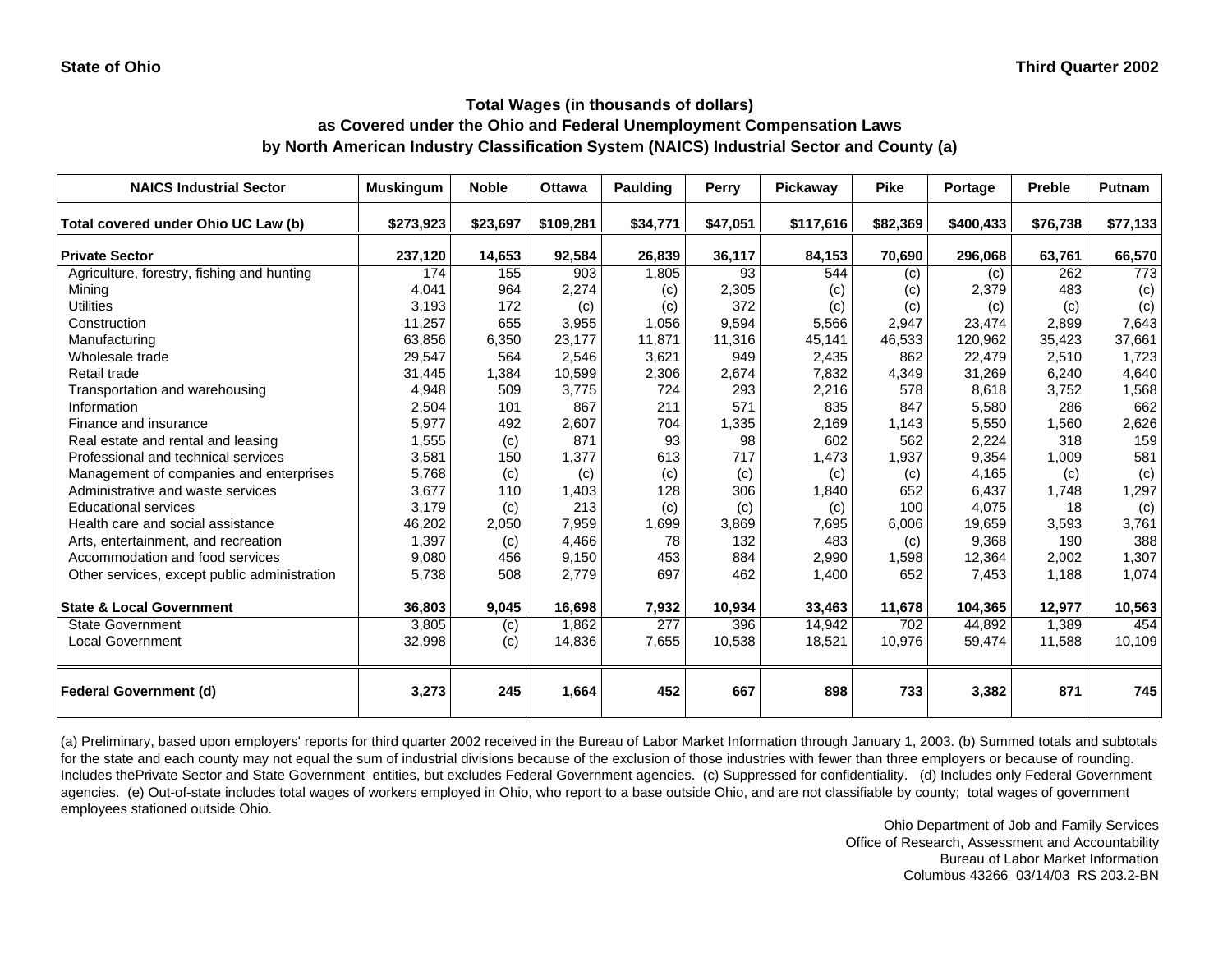| <b>NAICS Industrial Sector</b>               | <b>Richland</b> | <b>Ross</b> | <b>Sandusky</b> | <b>Scioto</b> | <b>Seneca</b> | <b>Shelby</b> | <b>Stark</b> | <b>Summit</b> | <b>Trumbull</b> | <b>Tuscarawas</b> |
|----------------------------------------------|-----------------|-------------|-----------------|---------------|---------------|---------------|--------------|---------------|-----------------|-------------------|
| Total covered under Ohio UC Law (b)          | \$448,660       | \$197,611   | \$188,194       | \$153,769     | \$144,971     | \$241,774     | \$1,260,527  | \$2,203,997   | \$708,335       | \$226,390         |
| <b>Private Sector</b>                        | 379,235         | 156,608     | 163,721         | 113,625       | 123,559       | 220,285       | 1,108,866    | 1,962,656     | 627,853         | 192,306           |
| Agriculture, forestry, fishing and hunting   | 622             | (c)         | 2,441           | 251           | 1,396         | 207           | 2,040        | 1,635         | 233             | 787               |
| Mining                                       | (c)             | (c)         | (c)             | 117           | 1,715         | (c)           | 4,735        | 1,193         | 814             | 3,761             |
| <b>Utilities</b>                             | (c)             | 2,469       | (c)             | 1,155         | 1,230         | (c)           | 7,161        | 37,334        | 2,030           | 876               |
| Construction                                 | 18,343          | 8,974       | 7,992           | 10,150        | 8,703         | 15,718        | 75,443       | 111,141       | 23,093          | 12,391            |
| Manufacturing                                | 158,217         | 58,054      | 86,168          | 17,360        | 51,714        | 134,033       | 369,966      | 389,412       | 325,694         | 69,982            |
| Wholesale trade                              | 12,152          | 4,841       | 4,129           | 2,206         | 5,187         | 15,085        | 81,435       | 142,859       | 22,114          | 9,085             |
| Retail trade                                 | 39,239          | 18,689      | 15,362          | 15,017        | 10,990        | 13,304        | 110,852      | 199,010       | 56,658          | 22,570            |
| Transportation and warehousing               | 9,587           | 4,027       | 2,213           | 3,271         | 2,820         | 5,032         | 18,516       | 102,654       | 21,276          | 7,046             |
| Information                                  | 15,958          | 6,565       | 2,327           | 1,864         | 2,177         | 2,021         | 18,547       | 55,053        | 7,310           | 2,971             |
| Finance and insurance                        | 11,846          | 3,017       | 3,410           | 3,848         | 5,766         | 2,569         | 50,317       | 102,098       | 16,666          | 5,774             |
| Real estate and rental and leasing           | 2,531           | 1,230       | 1,008           | 812           | 723           | 1,129         | 10,097       | 21,640        | 7,283           | 1,521             |
| Professional and technical services          | 8,338           | 2,003       | 2,379           | 2,779         | 2,418         | 2,782         | 43,110       | 116,908       | 13,754          | 4,987             |
| Management of companies and enterprises      | 1,377           | 846         | 1,639           | 335           | 670           | (c)           | 8,877        | 154,334       | 7,038           | 1,732             |
| Administrative and waste services            | 15,651          | 6,756       | 4,722           | 8,928         | 2,331         | 4,610         | 38,281       | 90,058        | 18,930          | 5,723             |
| <b>Educational services</b>                  | 1,476           | 611         | (c)             | 708           | 4,893         | 629           | 13,248       | 16,957        | 2,238           | 768               |
| Health care and social assistance            | 55,464          | 26,415      | 18,583          | 36,992        | 13,914        | 13,492        | 183,556      | 297,837       | 72,742          | 26,115            |
| Arts, entertainment, and recreation          | 2,281           | 2,132       | 1,236           | 251           | 720           | 256           | 7,148        | 16,087        | 3,463           | 1,243             |
| Accommodation and food services              | 13,478          | 6,160       | 4,146           | 5,315         | 3,565         | 4,061         | 35,602       | 60,084        | 16,629          | 8,779             |
| Other services, except public administration | 9,939           | 3,507       | 4,956           | 2,267         | 2,627         | 3,435         | 29,936       | 46,362        | 9,888           | 6,196             |
| <b>State &amp; Local Government</b>          | 69,425          | 41,003      | 24,473          | 40,144        | 21,412        | 21,489        | 151,660      | 241,340       | 80,482          | 34,084            |
| <b>State Government</b>                      | 21,898          | 16,848      | 2,043           | 15,568        | 3,991         | (c)           | 12,822       | 44,375        | 8,346           | 4,754             |
| Local Government                             | 47,527          | 24,155      | 22,430          | 24,577        | 17,421        | (c)           | 138,838      | 196,966       | 72,136          | 29,330            |
| <b>Federal Government (d)</b>                | 8,197           | 19,828      | 1,340           | 1,935         | 1,531         | 955           | 14.771       | 31,354        | 6,038           | 2,406             |